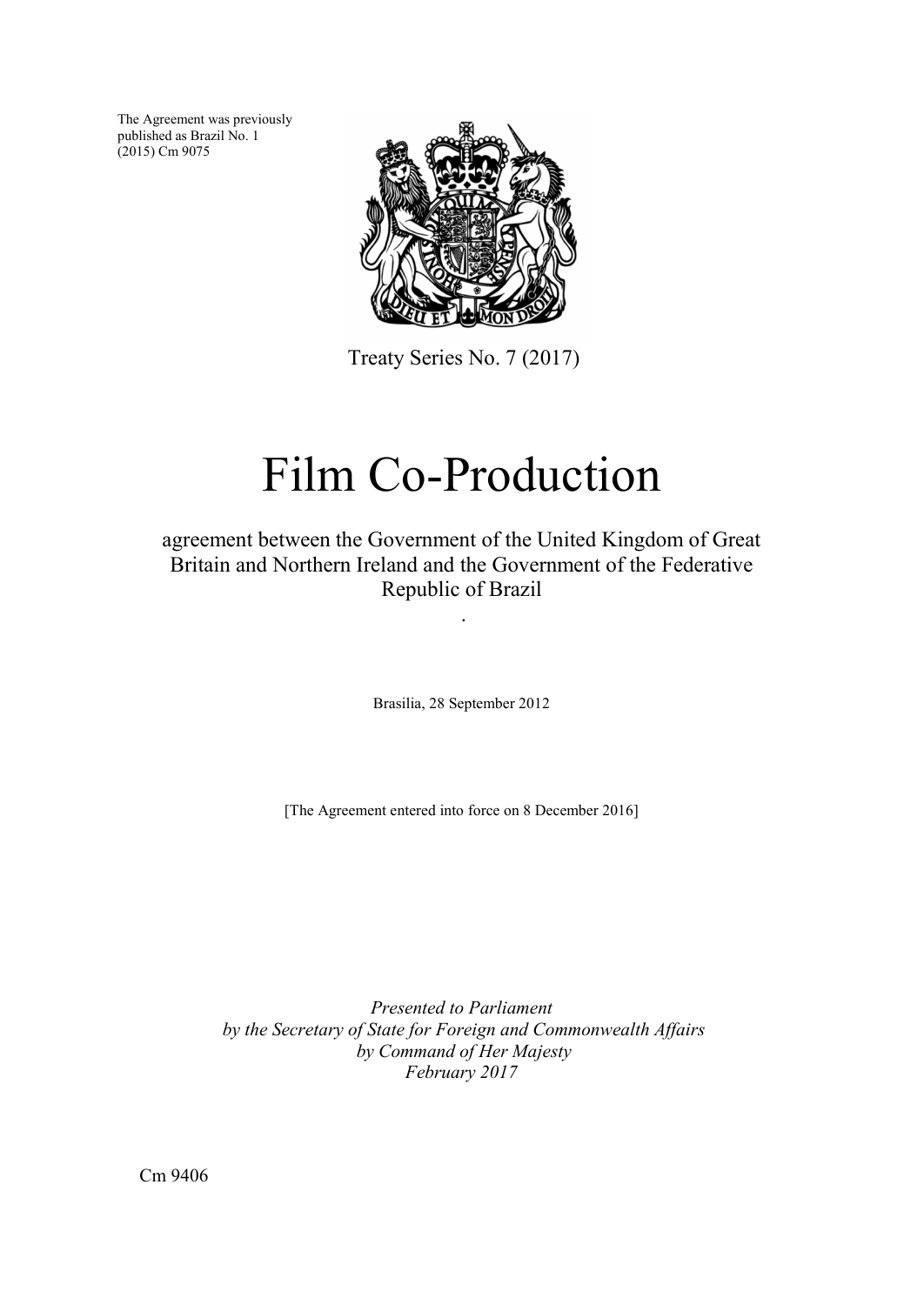

© Crown copyright 2017

This publication is licensed under the terms of the Open Government Licence v3.0 except where otherwise stated. To view this licence, visit [www.nationalarchives.gov.uk/doc/open-government-licence/version/3/](http://www.nationalarchives.gov.uk/doc/open-government-licence/version/3/) or write to the Information Policy Team, The National Archives, Kew, London TW9 4DU, or email: [psi@nationalarchives.gsi.gov.uk](mailto:psi@nationalarchives.gsi.gov.uk)

Where we have identified any third party copyright information you will need to obtain permission from the copyright holders concerned.

This publication is available at [www.gov.uk/government/publications](http://www.gov.uk/government/publications) 

Any enquiries regarding this publication should be sent to us at Treaty Section, Foreign and Commonwealth Office, King Charles Street, London, SW1A 2AH

Print ISBN 9781474140539 Web ISBN 9781474140546

Printed in the UK by the Williams Lea Group on behalf of the Controller of Her Majesty's Stationery Office

ID P002859793 02/17

Printed on paper containing 30% recycled fibre content minimum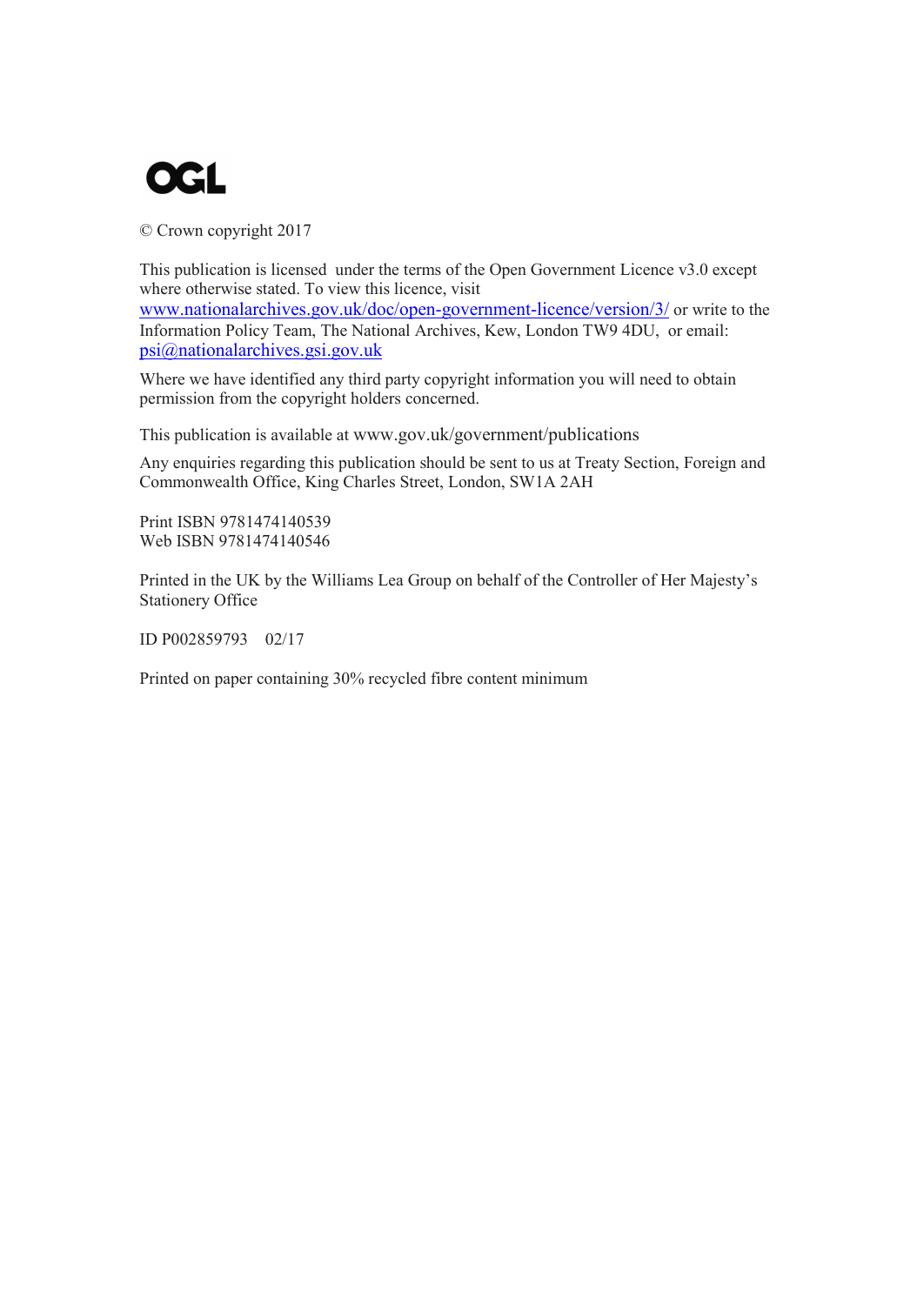#### **FILM CO-PRODUCTION AGREEMENT BETWEEN THE GOVERNMENT OF THE UNITED KINGDOM OF GREAT BRITAIN AND NORTHERN IRELAND AND THE GOVERNMENT OF THE FEDERATIVE REPUBLIC OF BRAZIL**

The Government of the United Kingdom of Great Britain and Northern Ireland and the Government of the Federative Republic of Brazil ("the Parties"):

Considering that there is potential for the film industries of each country to work together on account of shared or complementary characteristics that include the structure of each film industry, the film culture of each country and the extent of the availability in each country of film-making facilities, a suitably skilled workforce and locations for filming;

Recognising that development of such potential will be to the mutual advantage of each Party, in particular in respect of the growth and competitiveness of their film industries and the enhancement of their film cultures;

Noting the benefits available in each country to films with national film status;

Desiring to encourage the making of films that reflect, enhance and convey the diversity of culture and heritage in both countries;

Acknowledging the benefits that would flow from the making of such films and from an increase in public availability of distinctive and successful co-produced films;

Noting that on the basis of mutual cooperation, the Agreement is intended to produce benefits for both parties; and

Noting that this Agreement would contribute to the development of film-making and to the enrichment of the cultural landscape of their countries, while preserving an overall balance with regard to the contribution of each of them in co-produced films and to the benefits obtained by the two countries from this cooperation and its cultural impact;

Have agreed as follows:

#### ARTICLE 1

#### **Definitions**

(1) In this Agreement:

"Agreement" means this Agreement, including the Annex which forms an integral part of this Agreement; and any reference to "an Article" means an Article in this Agreement unless otherwise stated;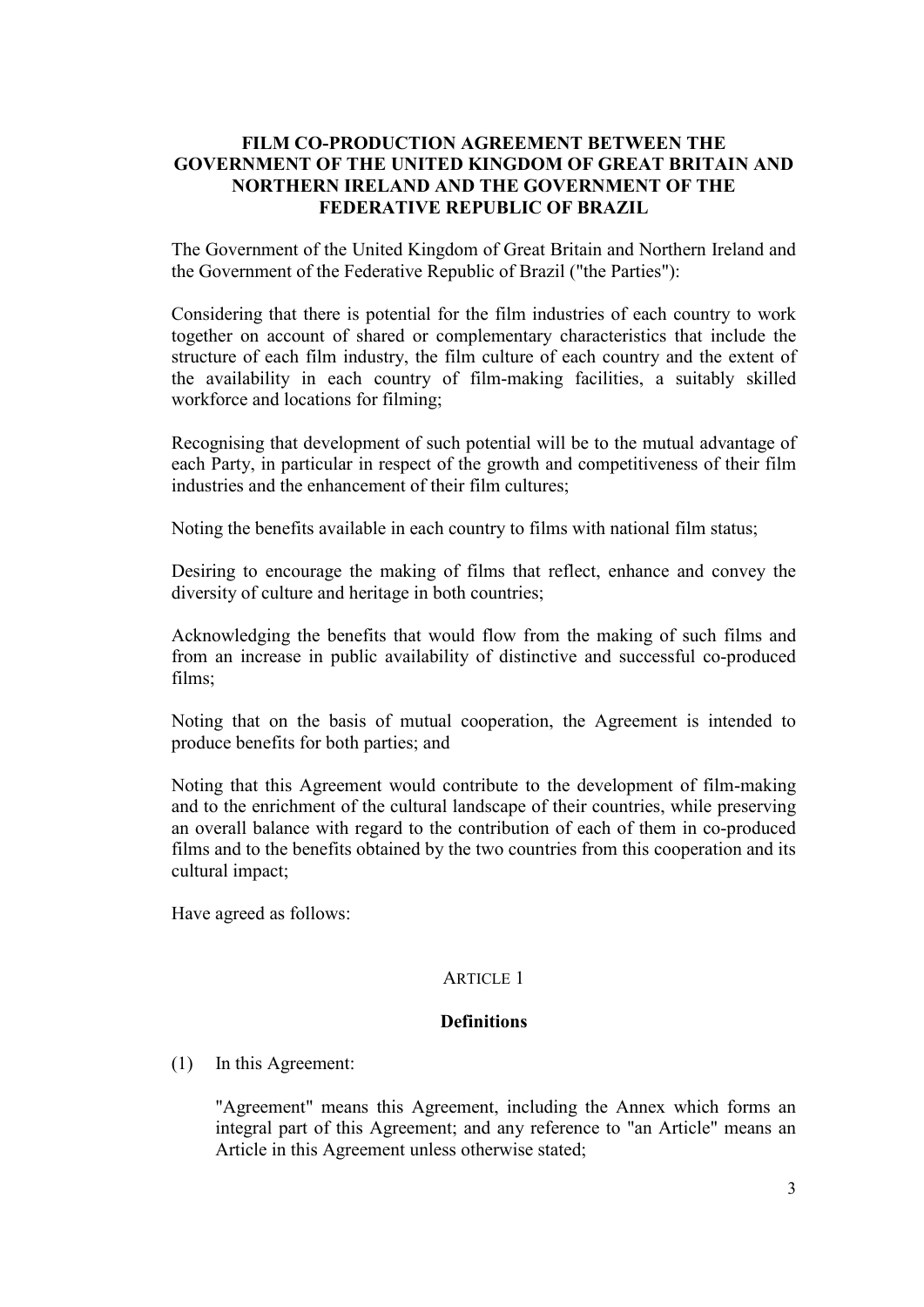"Approved Co-production" means a co-produced film which has Approved Co-Production status in accordance with Article 3;

"Co-producer" means any body corporate or unincorporated association who is a co-producer of a film;

"Competent Authority" means a government department or other body designated in accordance with Article 2;

"EEA State" means a State (other than the United Kingdom) which is a Contracting Party to the Agreement on the European Economic Area signed at Oporto on 2nd May 1992 (as it has effect from time to time);

"Film" includes any record, however made, of a sequence of visual images, which is a record capable of being used as a means of showing that sequence as a moving picture, and for which there is an expectation for i) theatrical release and public exhibition, or ii) release on television;

"Party Co-producer" means a UK Co-producer or a Brazilian Co-producer;

"UK Co-producer" means a co-producer who is established in England, Wales, Scotland or Northern Ireland;

"Brazilian Co-producer" means a co-producer who is established in Brazil;

"Third Party Co-producer" means a co-producer who is established outside of the UK or Brazil and who would be eligible to participate as a co-producer of a film with Brazil or the UK under a separate co-production agreement with either Brazil or the UK;

"Non-Party Co-producer" means a co-producer who is not a Party Coproducer or a Third Party Co-producer;

"Production Cost", in relation to a co-production, means expenditure incurred for the purposes of making the film;

"United Kingdom" means the United Kingdom of Great Britain and Northern Ireland.

(2) References to film-making contribution benefiting the UK or Brazil include, in particular, the expenditure in that country on goods and services which directly results from the co-production and the use made of film-making facilities or filming locations in that country.

(3) For the purposes of this Agreement the production of a film is completed when the film is first in a form in which it can reasonably be regarded as ready to be distributed or broadcast for presentation to the general public.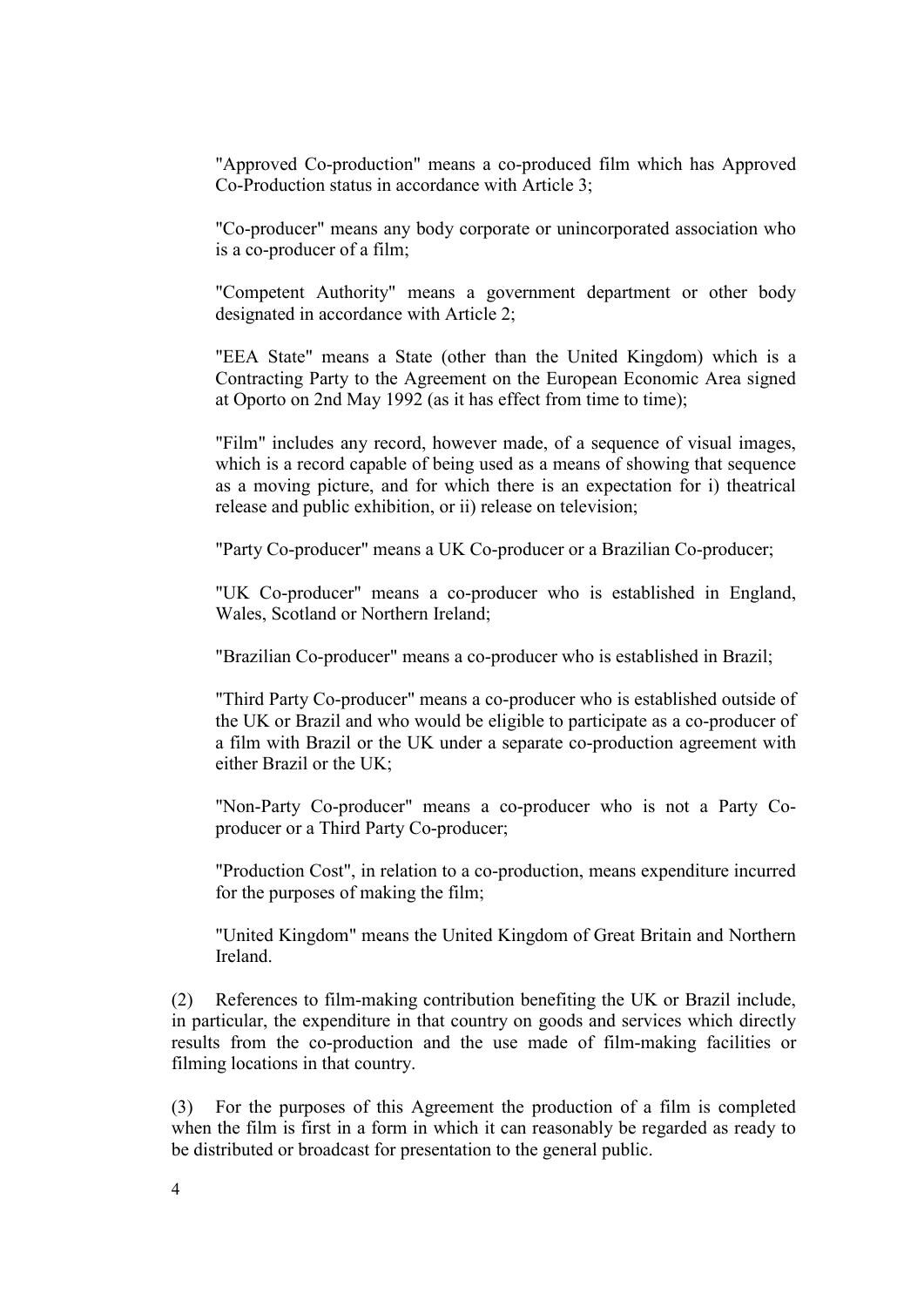# **Competent Authorities**

(1) Each Party shall nominate a Competent Authority to make decisions on applications for the grant of Approved Co-production status by any one or more coproducers of a film. ANCINE is hereby nominated as the Competent Authority of the Federative Republic of Brazil, and the Department for Culture, Media and Sport for the United Kingdom of Great Britain and Northern Ireland. Each Party shall, by notice in writing to the other Party, inform of any change to the nominated Competent Authority.

(2) In determining an application made to it, a Competent Authority shall assess the application against the requirements which are set out in this Agreement and which are applied in accordance with guidance published by the Competent Authority under this Article.

(3) Each Competent Authority may from time to time publish guidance consisting of such information and advice as it considers appropriate with respect to:

- (a) how applications are to be made to the Competent Authority, and
- (b) the operation and interpretation of this Agreement.
- (4) Such guidance shall, in particular, set out:
	- (a) how the Competent Authority proposes to make decisions on applications for the grant of Approved Co-production status, and
	- (b) factors it will take into account when exercising any discretion conferred on it by this Agreement.

(5) The Competent Authorities shall jointly determine the procedure that they will follow in arriving at any joint decisions required by this Agreement.

# ARTICLE 3

#### **Grant of Approved Co-production status**

(1) A co-produced film which meets the requirements set out in this Agreement may be granted Approved Co-production status.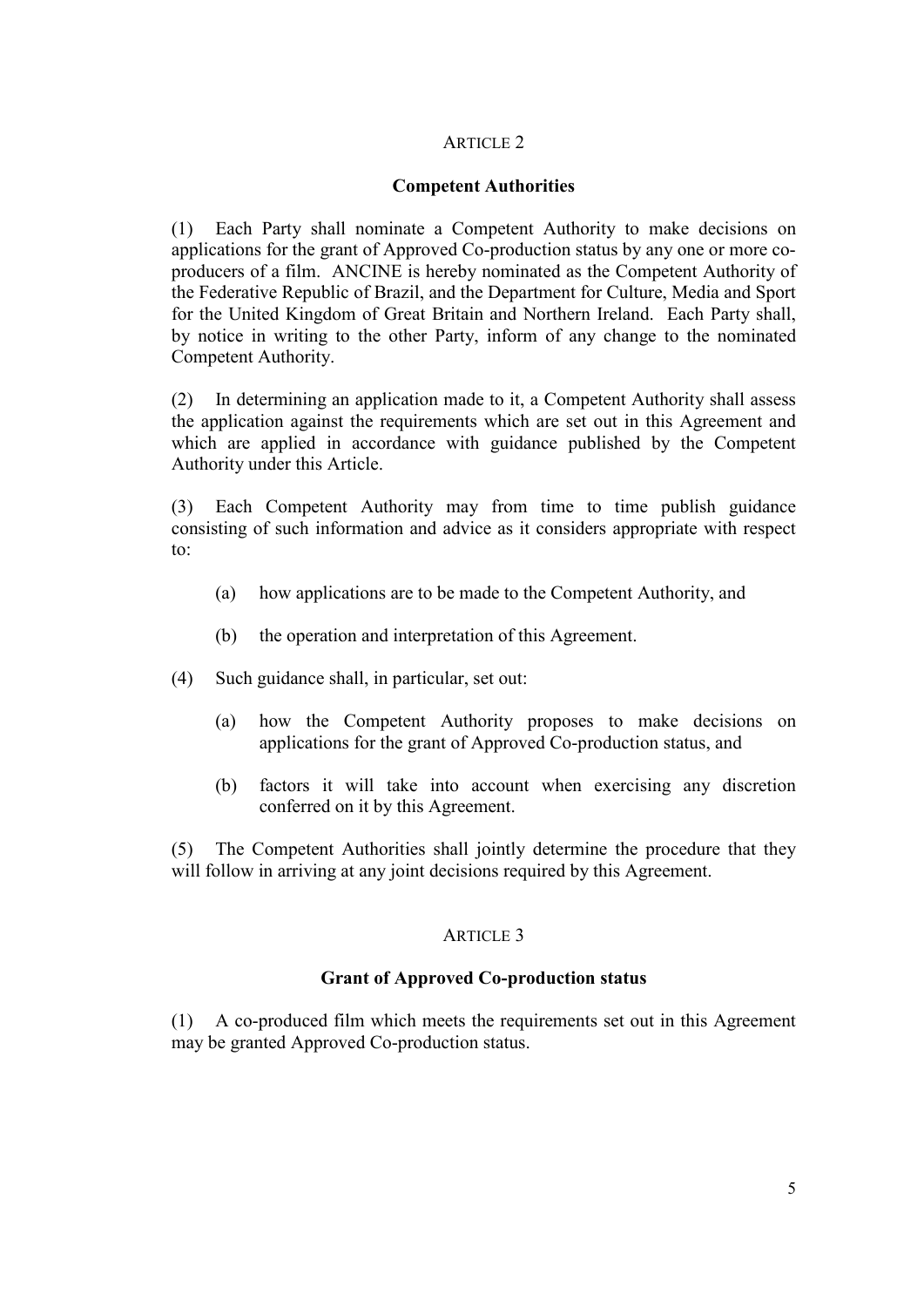- (2) Approved Co-production status shall be granted only if:
	- (a) an application in respect of a film is made to each of the Competent Authorities in accordance with procedures established under Article 2, and
	- (b) both Competent Authorities agree to approve the application in accordance with this Article.
- (3) Approval of an application in respect of a film shall be given in two stages:
	- (a) provisional approval, and
	- (b) final approval.
- (4) Provisional or final approval shall be given:
	- (a) Only if the requirements set out in Article 4 are met, and
	- (b) Subject to such conditions as the Competent Authorities (acting jointly) consider appropriate.

(5) For the purposes of eligibility for the benefits referred to in Article 9, a film shall be treated as having Approved Co-production status only if:

- (a) the Competent Authorities have agreed to give the film final approval under this Article, and
- (b) that approval has not been withdrawn.
- (6) For all other purposes:
	- (a) references to the grant of Approved Co-production status are to the giving of either final approval or provisional approval under this Article, and
	- (b) a film shall be treated as having Approved Co-production status if either stage of approval has been given and that approval has not been withdrawn.

(7) If at any stage the Competent Authorities do not agree to approve an application in respect of a film, Approved Co-production status shall be refused.

(8) Nothing in this Agreement binds the relevant authorities in the UK or Brazil to permit the public exhibition of a film which has been granted Approved Coproduction status.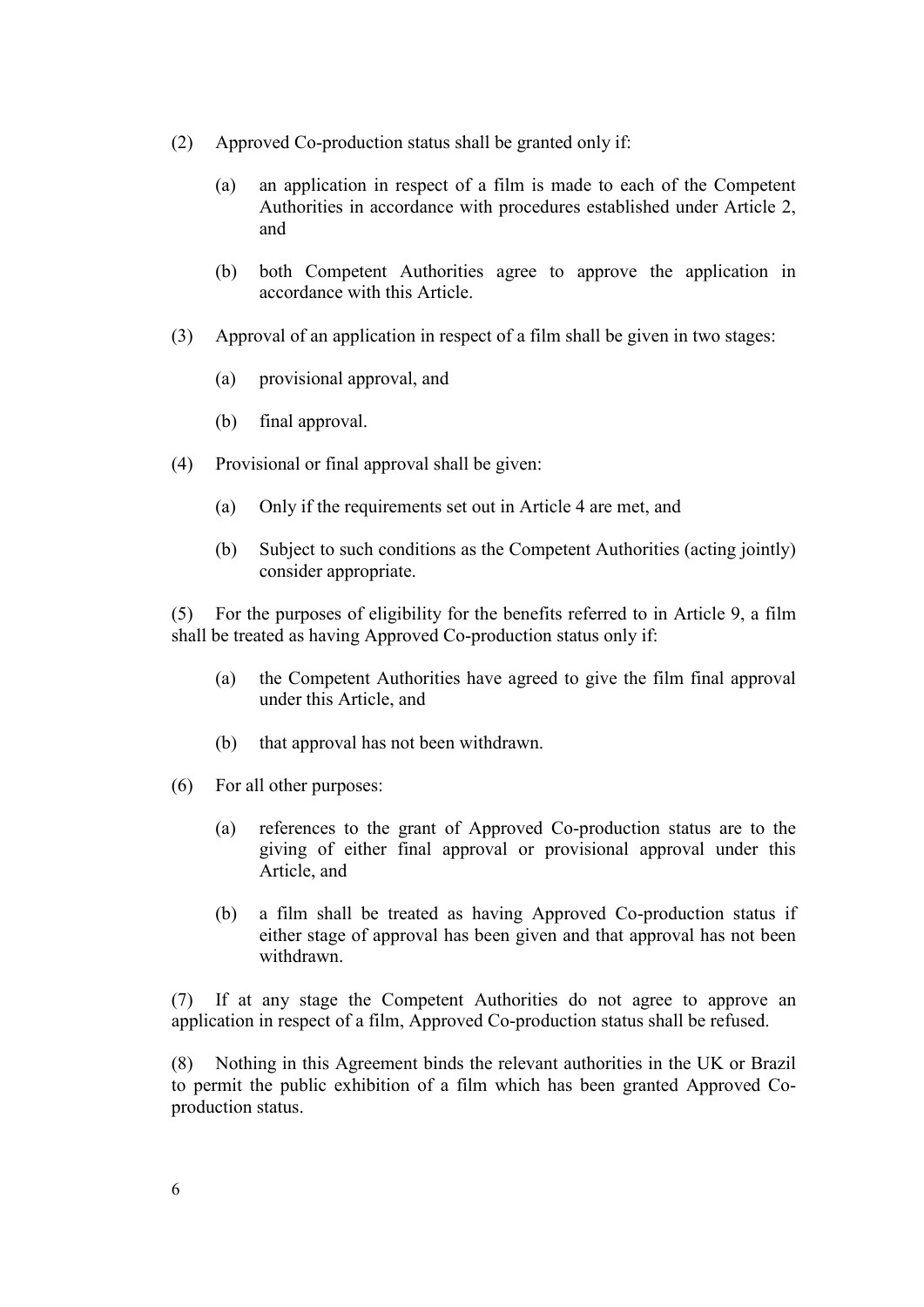#### **Requirements for Approved Co-production status**

(1) A film may be granted Approved Co-production status only if each Competent Authority is satisfied that:

- (a) subject to paragraph (3) of this Article, the general requirements set out in the Annex to this Agreement are (or are expected to be) met in relation to the co-production, and
- (b) the film delivers (or is expected to deliver) appropriate cultural benefits to the country for which it is the Competent Authority, and
- (c) any temporary additional requirements that are imposed under Article 6 by that Competent Authority are (or are expected to be) met.

(2) The cultural benefits referred to in paragraph (1)(b) of this Article shall be assessed by each Competent Authority as described in the guidance published under Article 2(3).

- (3) In the event of an inconsistency between:
	- (a) on the one hand, any of the provisions of the Annex to this Agreement, and
	- (b) on the other, any temporary additional requirements imposed under Article 6,

the Competent Authorities shall apply the temporary additional requirement.

#### ARTICLE 5

#### **Balance in Film-Making and Cultural Contributions Benefiting each Party**

(1) In connection with the making of films which have Approved Co-production status under this Agreement, the Parties shall seek to ensure an overall balance in:

- (a) the film-making contribution benefiting Brazil and the film-making contribution benefiting the UK and;
- (b) the cultural benefits to Brazil and the cultural benefits to the UK.

(2) Each Party shall assess the state of balance between them and inform the other Party accordingly.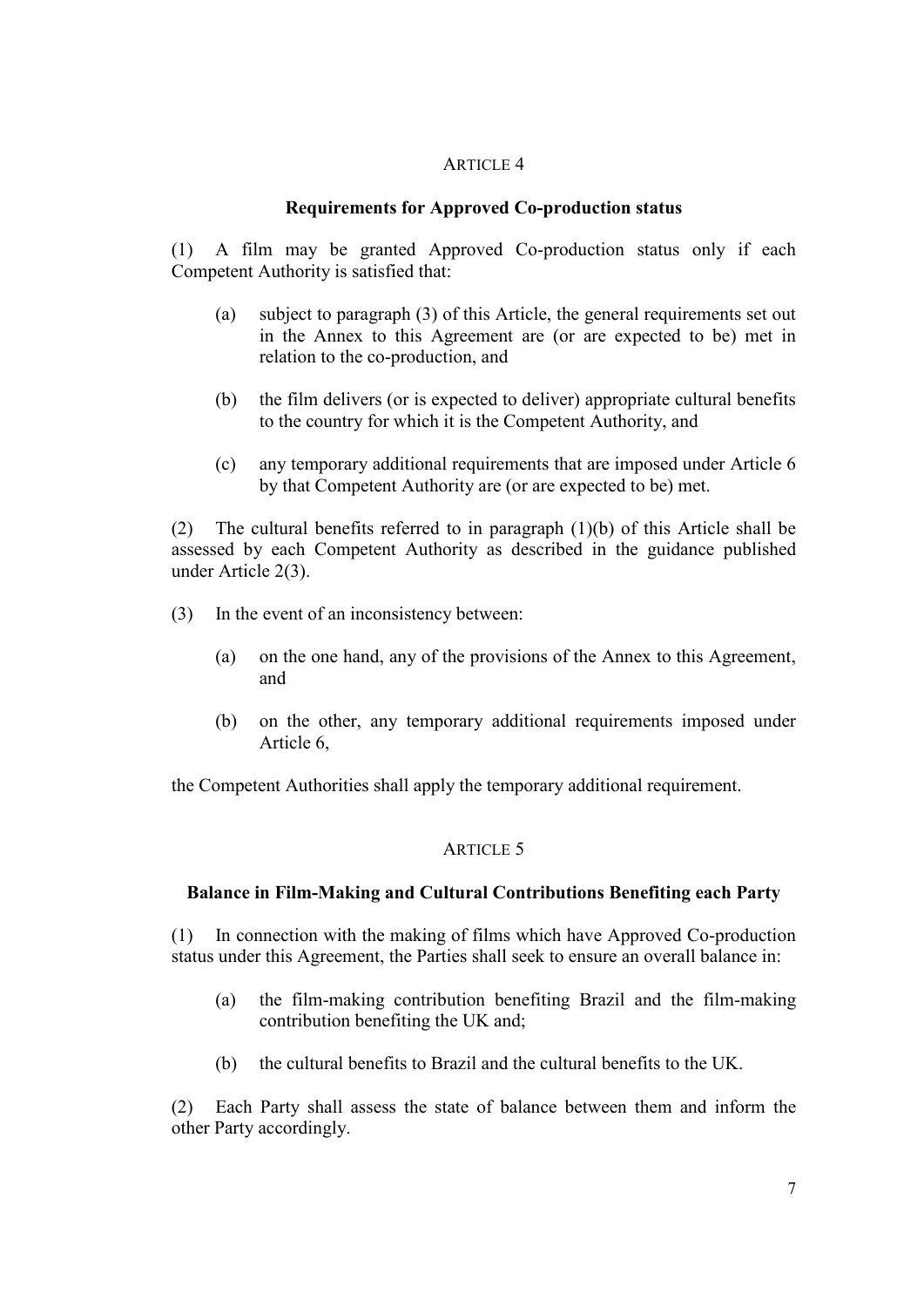(3) The Parties shall consult each other on the approach to be taken and methodology to be used in measuring whether or not a state of balance exists.

(4) In making an assessment of the state of balance, the Parties shall take account of the total number of Approved Co-productions during the three year period immediately before the date on which any assessment of the state of balance is made (subject to the period this Agreement has been in force).

#### ARTICLE 6

#### **Balance and Temporary Additional Requirements**

(1) In connection with the making of films which have Approved Co-production status under this Agreement, the Parties shall seek to ensure a general balance of the film-making contributions benefiting Brazil and the UK.

(2) If a Party considers that there is (or is a risk of) imbalance in film-making contributions or cultural benefits, it may consult the other Party.

(3) The Parties may jointly agree to take such measures (including temporary additional requirements) as they consider necessary to restore balance.

(4) Subject to paragraph (5) of this Article, a Party may decide upon temporary additional requirements that must be met before the grant of Approved Coproduction status can be given.

(5) Temporary additional requirements shall only apply with respect to applications for provisional approval of Approved Co-production status under Article 3, and any such requirements shall not take effect without –

- (a) formal written notification to the other Party to this Agreement, (including a statement of the reasons for imposing such temporary additional requirements),
- (b) prior consultation with the other Party to this Agreement held subsequent to the notification referred to in subparagraph (a) above, and
- (c) appropriate revisions being made to the guidance published in accordance with Article 2(3).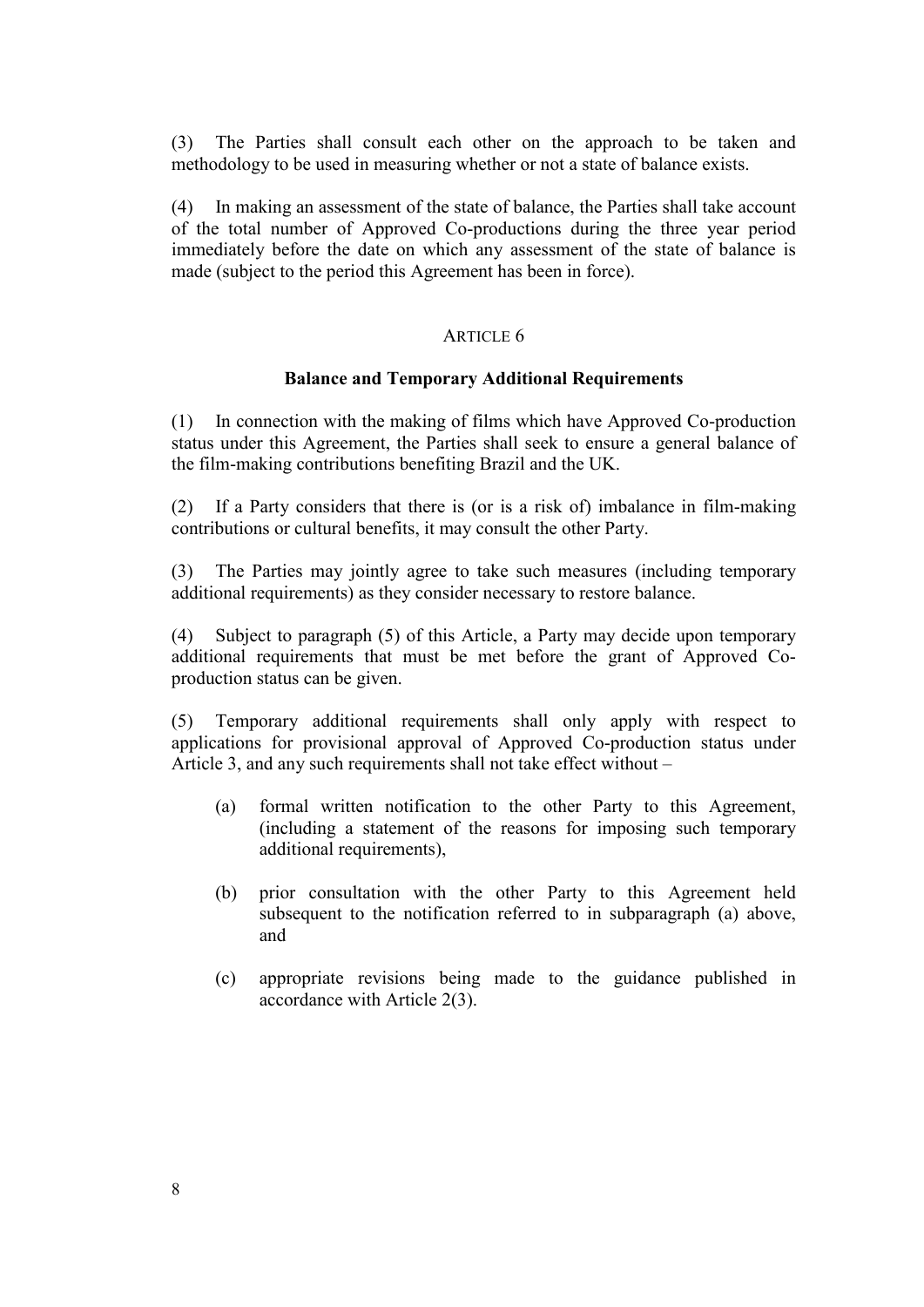### **Withdrawal of Approved Co-production Status**

(1) Approval for a film which has Approved Co-production status may be withdrawn if, at any time, it appears to either Competent Authority that:

- (a) false or misleading information has been provided in connection with an application for the approval,
- (b) any of the conditions imposed under Article 3(4)(b) by the Competent Authorities have not been complied with,
- (c) any of the requirements set out in Article 4(1)(a) or (b) are not met, or
- (d) any of the requirements specified in paragraph (2) of this Article are not met.

(2) The requirements specified in this paragraph are any temporary additional requirements imposed under Article 6:

- (a) which applied to the film when provisional approval for Approved Coproduction status under Article 3 was given, and
- (b) which continue to have effect when the status is withdrawn under this Article.

#### ARTICLE 8

# **Benefits for Co-productions with either Final Approval or Provisional Approval**

(1) This Article applies in relation to any film which has Approved Coproduction status.

(2) Each Party shall permit, where possible and in accordance with their respective legislation, including for the UK relevant European Union legislation, temporary import and export, free of import or export duties and taxes, of any equipment necessary for the production of an Approved Co-production.

(3) Each Party shall permit any person employed in the making or promotion of an Approved Co-production to enter and remain in the UK and Brazil, as the case may be, during the making or promotion of the film, subject to the requirement that they comply with the legislation relating to entry, residence and employment.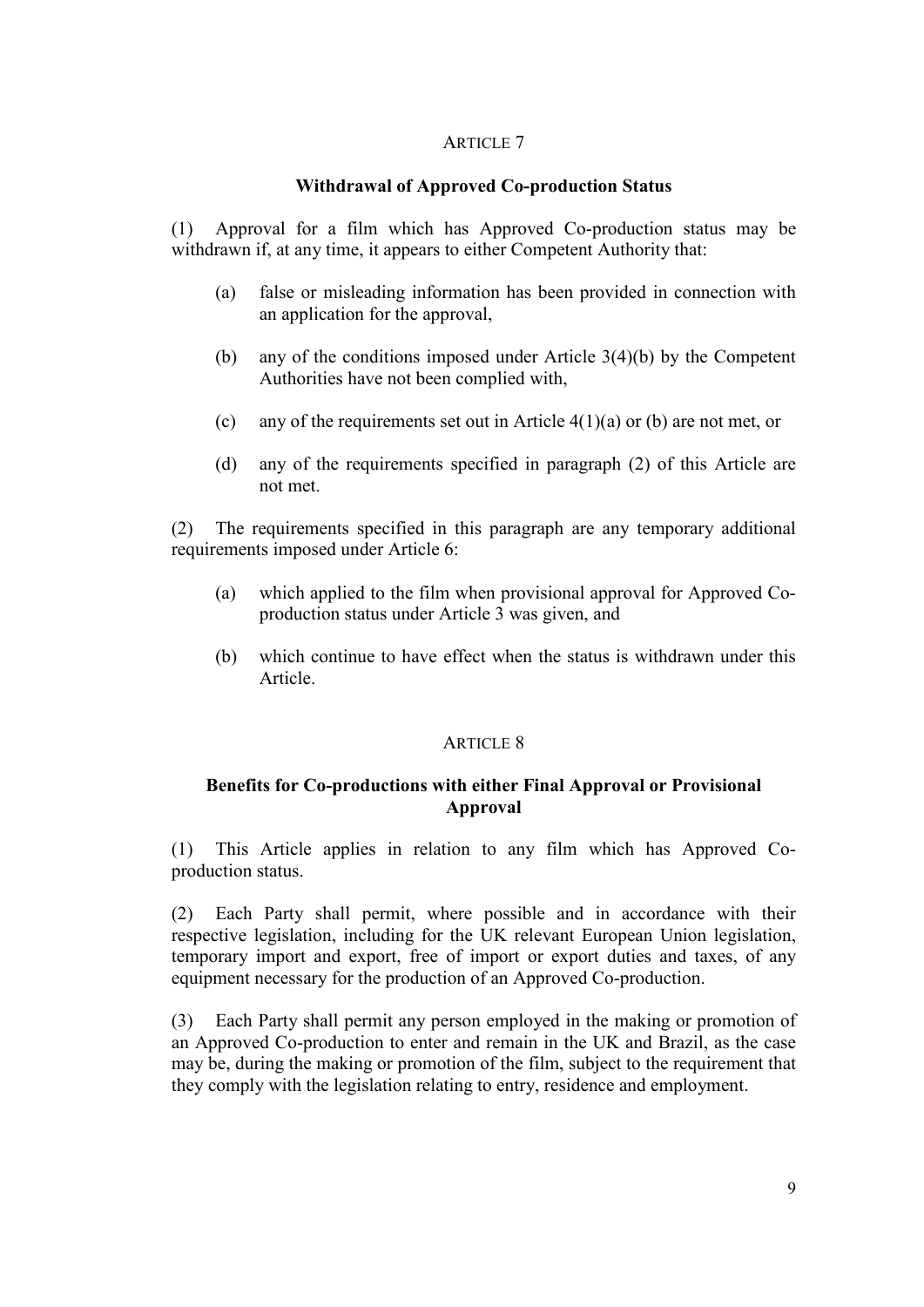#### **Additional Benefits available only to Co-productions with Final Approval**

(1) This Article applies only in relation to a film in respect of which the Competent Authorities have agreed to give final approval for Approved Coproduction status under Article 3.

(2) Each Party shall treat, in its country, a film falling within paragraph (1) of this Article as a national film for the purposes of any benefits afforded in that country to national films.

- (3) The benefits referred to in paragraph (2) of this Article include, in particular:
	- (a) eligibility for any benefits in fiscal treatment (subject to the film satisfying the criteria that national films must meet for such benefits),
	- (b) the lifting of any quota restrictions that would otherwise apply to the import, distribution or exhibition of the film, and
	- (c) access to any special import arrangements, agreed between a Party and another country which operates import quota restrictions, for the import of national films of that Party.

(4) Unless otherwise agreed by the Parties, where an award or prize requires the film to be considered as a national film of only one country, this shall be determined:

- (a) by reference to whichever is the greater of either:
	- (i) the total financial contributions made by the UK Co-producer or Co-producers (taken together), or
	- (ii) the total financial contributions made by the Brazilian Coproducer or Co-producers (taken together); or
- (b) if the respective total financial contributions are equal, by reference to the director.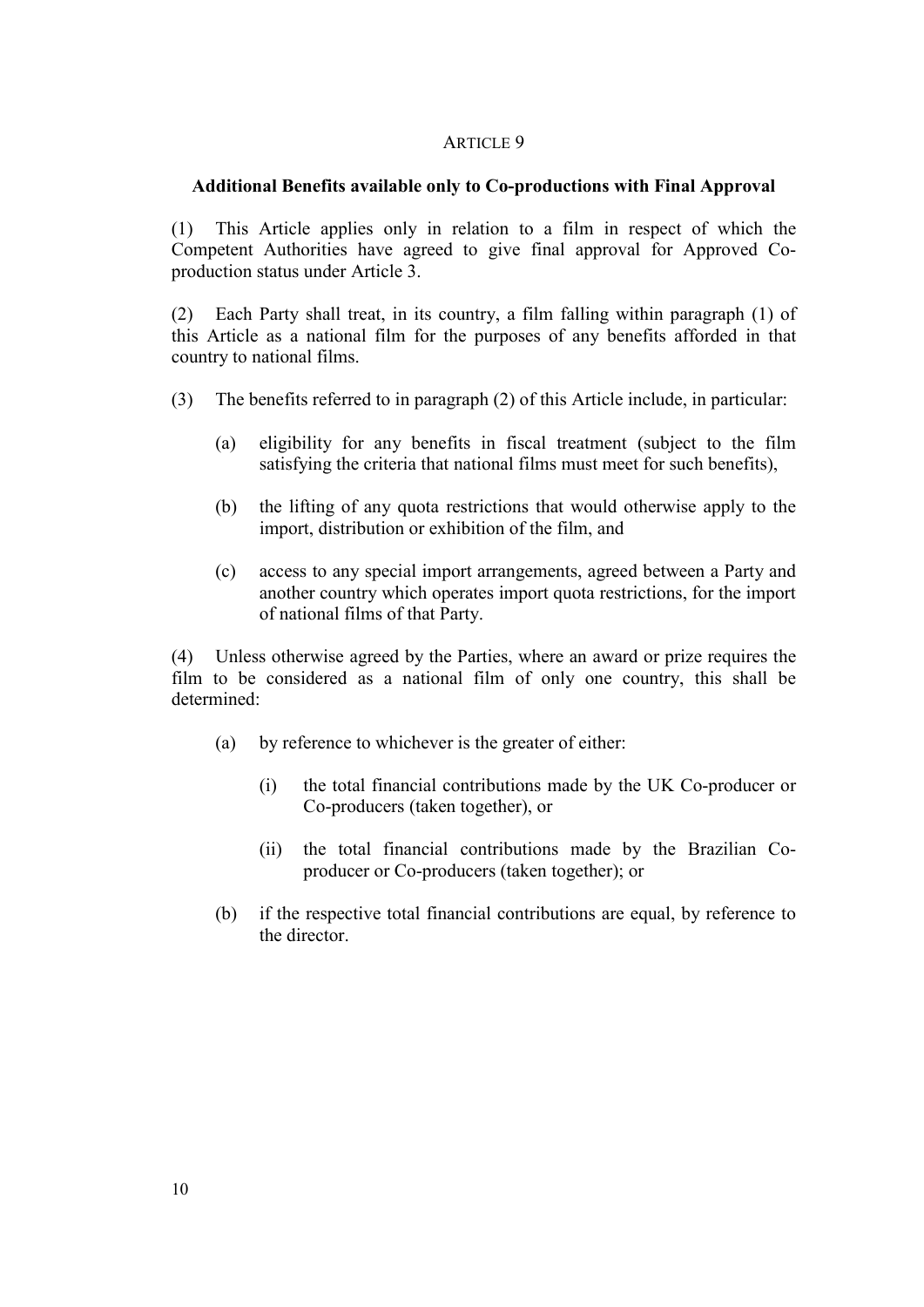# **Entry into Force**

(1) This Agreement shall enter into force as soon as the Parties have notified each other, in writing through the diplomatic channel, of the completion of their respective constitutional procedures.

(2) Either Party may terminate this Agreement, at any time, by giving at least six months' written notice to the other Party, through the diplomatic channel.

(3) This Agreement shall cease to have effect on the day that the period of notice given under paragraph (2) of this Article expires.

#### ARTICLE 11

# **Films in Production before and after Entry into Force**

(1) A film shall be eligible for the grant of Approved Co-production status even if production commenced before this Agreement entered into force, but only if:

- (a) the first day of principal photography of the film is on or after the date of signature of this Agreement; and
- (b) production of the film is completed after the date on which the Agreement enters into force.

(2) An Approved Co-production shall continue to be eligible to receive any benefits available under this Agreement on or after the date on which the Agreement ceases to have effect, but only if:

- (a) before that date, the Competent Authorities have given the film provisional approval for Approved Co-production status under Article 3,
- (b) its principal photography commenced before that date, and
- (c) production of the film is completed before the end of the period of twelve months commencing with that date.

#### ARTICLE 12

#### **Amendment and Review**

(1) The Parties shall keep the Agreement under review and, where they consider it appropriate to do so, may agree that amendments be made.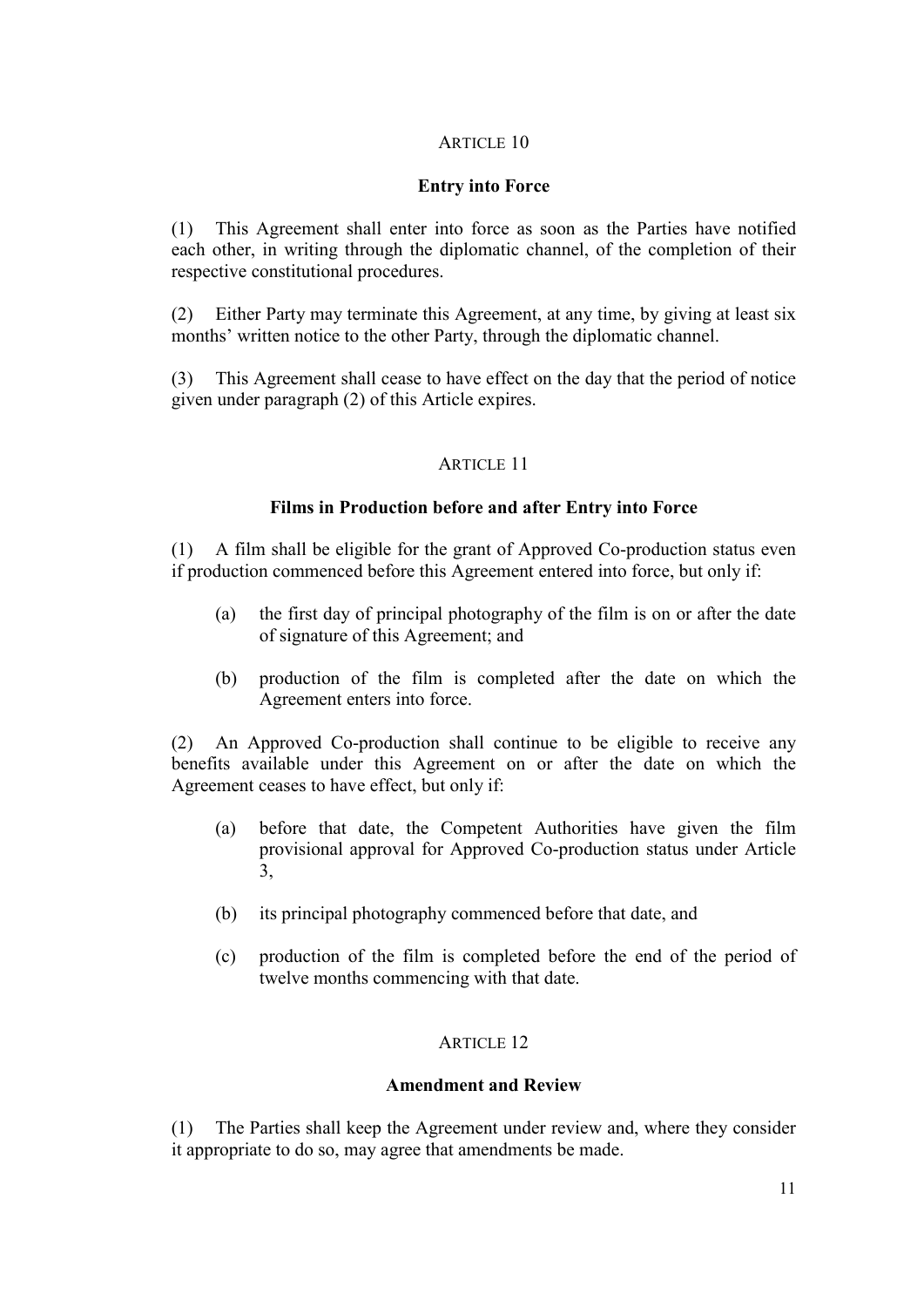(2) The Parties may, at any time through an exchange of notes, make amendments to the Agreement.

(3) Any such amendments shall enter into force as soon as the Parties have notified each other, in writing, through the diplomatic channel, of the completion of their respective constitutional procedures.

(4) The Competent Authorities shall endeavour to resolve any disputes about the operation and interpretation of this Agreement by negotiation and consultation.

#### ARTICLE 13

#### **International Obligations**

The provisions of this Agreement are without prejudice to the international obligations of the Parties, including, in relation to the United Kingdom, obligations arising from European Union law.

IN WITNESS WHEREOF, the undersigned, being duly authorised thereto by their respective Governments, have signed this Agreement.

DONE in duplicate at Brasilia this twenty eighth day of September, 2012 in the English and Portuguese languages, both texts being equally authoritative.

**For the Government of the United Kingdom of Great Britain and Northern Ireland:**

**LORD GREEN OF HURSTPIERPOINT** **For the Government of the Federative Republic of Brazil:**

**MARTA SUPLICY**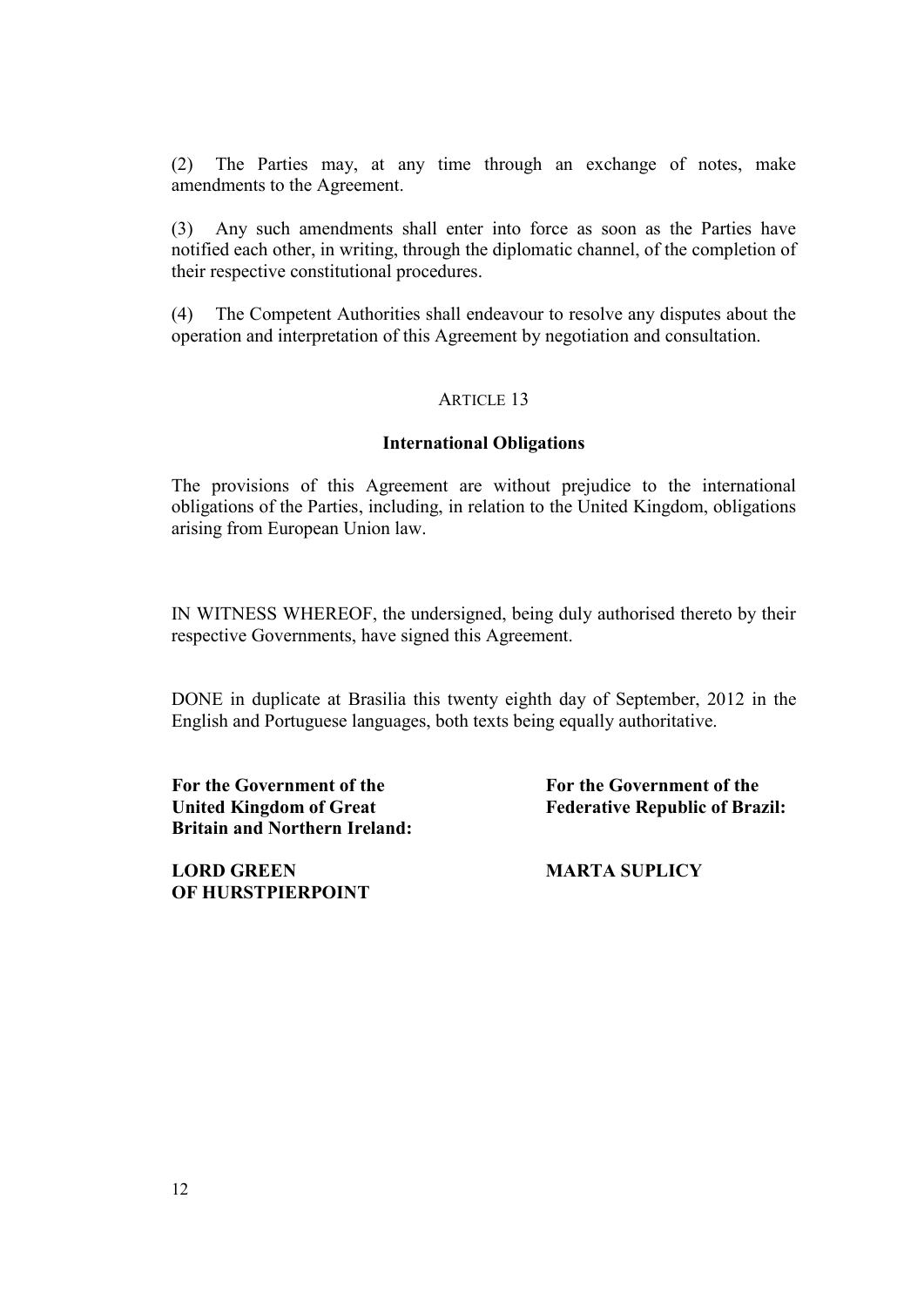# **ANNEX**

# APPROVED CO-PRODUCTION STATUS: GENERAL REQUIREMENTS

### **Co-producers**

1. The co-producers shall include at least one UK Co-producer and at least one Brazilian Co-producer.

2. A co-producer of a film from one country shall not be linked by common management, ownership or control with any co-producer of that film from another country, save to the extent that such a link is inherent in the making of the coproduction film itself.

3. Unless the Competent Authorities agree otherwise, each co-producer shall have offices and staff in the country in which the co-producer is established.

- 4. Unless the Competent Authorities agree otherwise, each co-producer shall:
	- (a) continue to play an active role throughout the time the co-production is being made (including production planning and decision-making), and
	- (b) assume responsibility for carrying through practical and financial arrangements for the making of the film.
- 5. Each co-producer shall also meet the following requirements:
	- (a) each co-producer must directly negotiate, contract and pay for rights, goods and services, and
	- (b) the co-producers must have entered into a binding contract, the terms of which reflect their respective responsibilities for the co-production.
- 6. Unless the Competent Authorities agree otherwise:
	- (a) the co-producers named in the original application shall not be replaced, and
	- (b) no co-producers may be added to those named in the original application (or previously agreed to under this paragraph).

7. Unless the Competent Authorities agree otherwise, a Third Party Coproducer shall meet all the requirements of this Annex.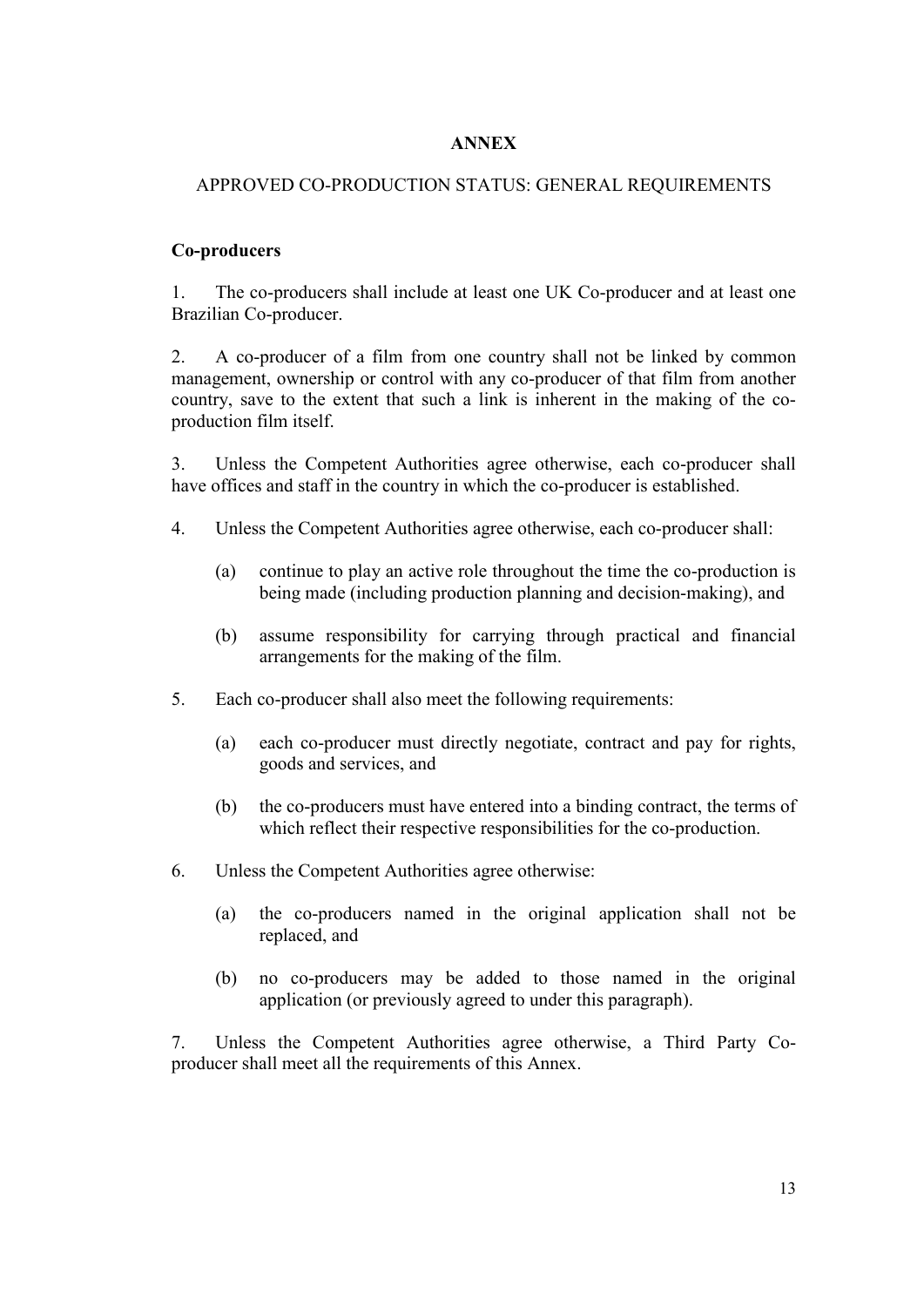#### **Financial contributions**

8. Subject to paragraph 10, in the case of a co-production where the coproducers are all Party Co-producers, each of the following:

- (a) the total financial contributions of the UK Co-producer or Coproducers (taken together);
- (b) the total financial contributions of the Brazilian Co-producer or Coproducers (taken together);

shall not be less than 20% and not more than 80% of the total production cost.

9. In considering an application for the grant of Approved Co-production status, the Competent Authorities may agree to different limits for the purposes of paragraph 8, but subject to new minimum and maximum limits of 10% and 90%, respectively.

10. Subject to paragraph 12, in the case of a co-production where the coproducers are not all Party Co-producers:

- (a) the total financial contributions of the UK Co-producer or Coproducers (taken together) shall not be less than 20% and not more than 70% of the total production cost;
- (b) the total financial contributions of the Brazilian Co-producer or Coproducers (taken together) shall not be less than 20% and not more than 70% of the total production cost;
- (c) the total financial contributions of the Third Party Co-producer or Coproducers (taken together) shall not be less than 20% and not more than 70% of the total production cost;
- (d) the total financial contributions of each Non-Party Co-producer shall not be less than 10% and not more than 20% of the total production cost, unless otherwise agreed upon by the Parties.

11. In considering an application for the grant of Approved Co-production status, the Competent Authorities may agree to reduce the lower limit for the purposes of paragraph  $10(a)$ , (b) or (c), but subject to a new minimum limit of  $10\%$ .

#### **Film-making contributions**

12. The film-making contribution benefiting a country shall be broadly in proportion to the financial contribution of the Party Co-producer (or Co-producers) established in that country.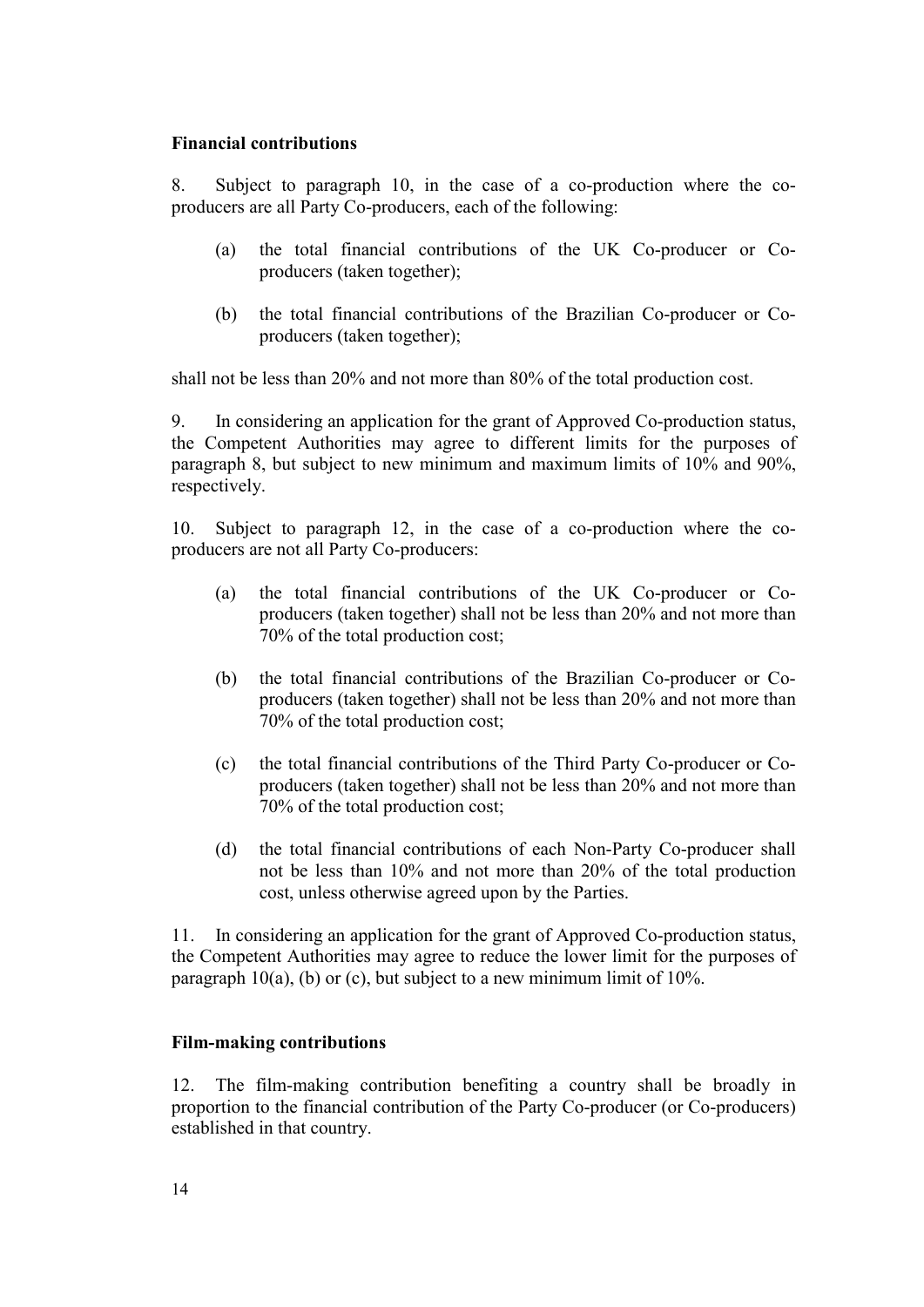13. Unless the Competent Authorities agree otherwise, no more than 20% of the total production cost may be used to source goods and services from outside of:

- (a) the United Kingdom,
- (b) Brazil,
- (c) an EEA State, or
- (d) where there is a Third or Non Party Co-producer, the State or region in which that Co-producer is established.

#### **Rights, revenues, receipts etc**

14. The rights, revenues and prizes arising in connection with the co-production shall be shared between the Party Co-Producers in a manner that reflects their respective financial contributions.

#### **Film content**

15. Unless the Competent Authorities agree otherwise, at least 90% of footage must have been specially shot for that film.

16. The film shall not contain any material which will breach, or be likely to breach national legislation, in force in either the UK or Brazil, that is aimed at controlling the content of film.

#### **Language of the film**

- 17. Versions of the film shall be made as follows:
	- (a) the original version must be made in an official language or a recognised regional or minority language of either Party;
	- (b) if the original version is not in the English language, a subtitled or dubbed version must be produced in English; and
	- (c) if the original version is not in the Portuguese language, a subtitled or dubbed version must be produced in Portuguese.
- 18. Nothing in paragraph 17 of this Annex prevents:
	- (a) the film containing passages of dialogue in other languages if the story requires it, or
	- (b) production of subsequent versions of the film in other languages.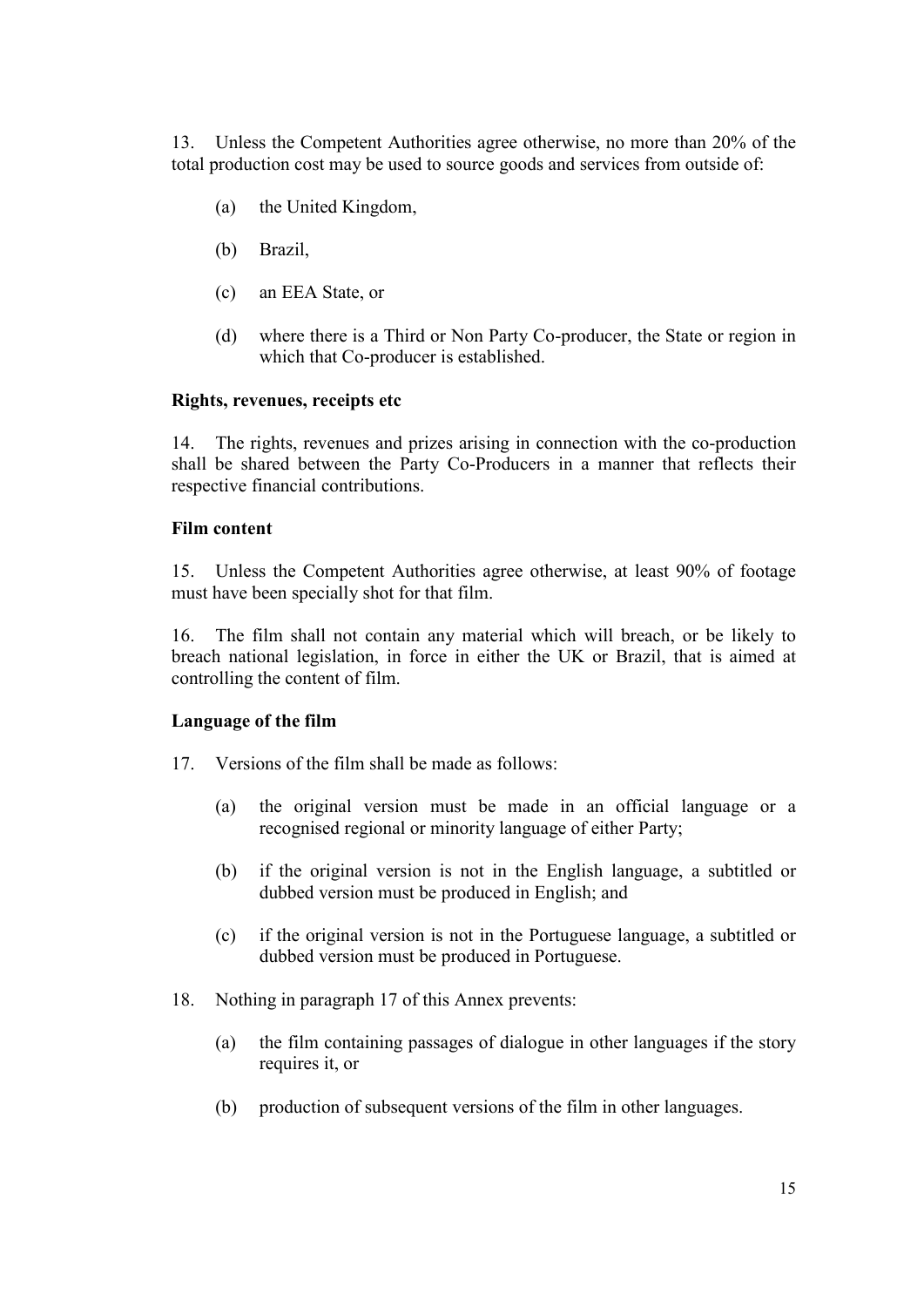#### **Screen and publicity credits**

- 19. The film shall be credited on screen and in publicity either:
	- (a) as a UK/Brazil co-production, or
	- (b) where a co-production has one or more Third Party Co-producers or Non-Party Co-producers, as a UK/Brazil/Third Party/Non-Party coproduction.

# **Where the film is made**

- 20. Unless the Competent Authorities agree otherwise:
	- (a) all work on the co-production prior to completion shall be carried out in the UK or Brazil, or where there is a Third Party Co-producer, in the State or region in which that Third Party Co-producer is established, and
	- (b) the majority of the work on the co-production shall be carried out in the State or region in which the Party Co-Producer or Third-Party Coproducer making the greatest financial contribution is established;

but nothing in this Agreement shall prevent co-production work in a third country or region if the script or the circumstances require it, and the Competent Authorities agree.

21. For the avoidance of doubt, the reference in paragraph 20 of this Annex to work on a co-production prior to completion includes studio and post-production work.

# **Personnel**

22. Subject to paragraph 23 of this Annex, individuals participating in the making of the film shall be nationals of, or ordinarily resident in:

- (a) the United Kingdom,
- (b) Brazil,
- (c) an EEA State, or
- (d) where there is a Third or Non Party Co-producer, the State or region in which that co-producer is established.

23. The Competent Authorities may jointly agree to allow individuals not listed in paragraph 22 above to participate in the making of a film without regard to nationality or residency, or other grounds.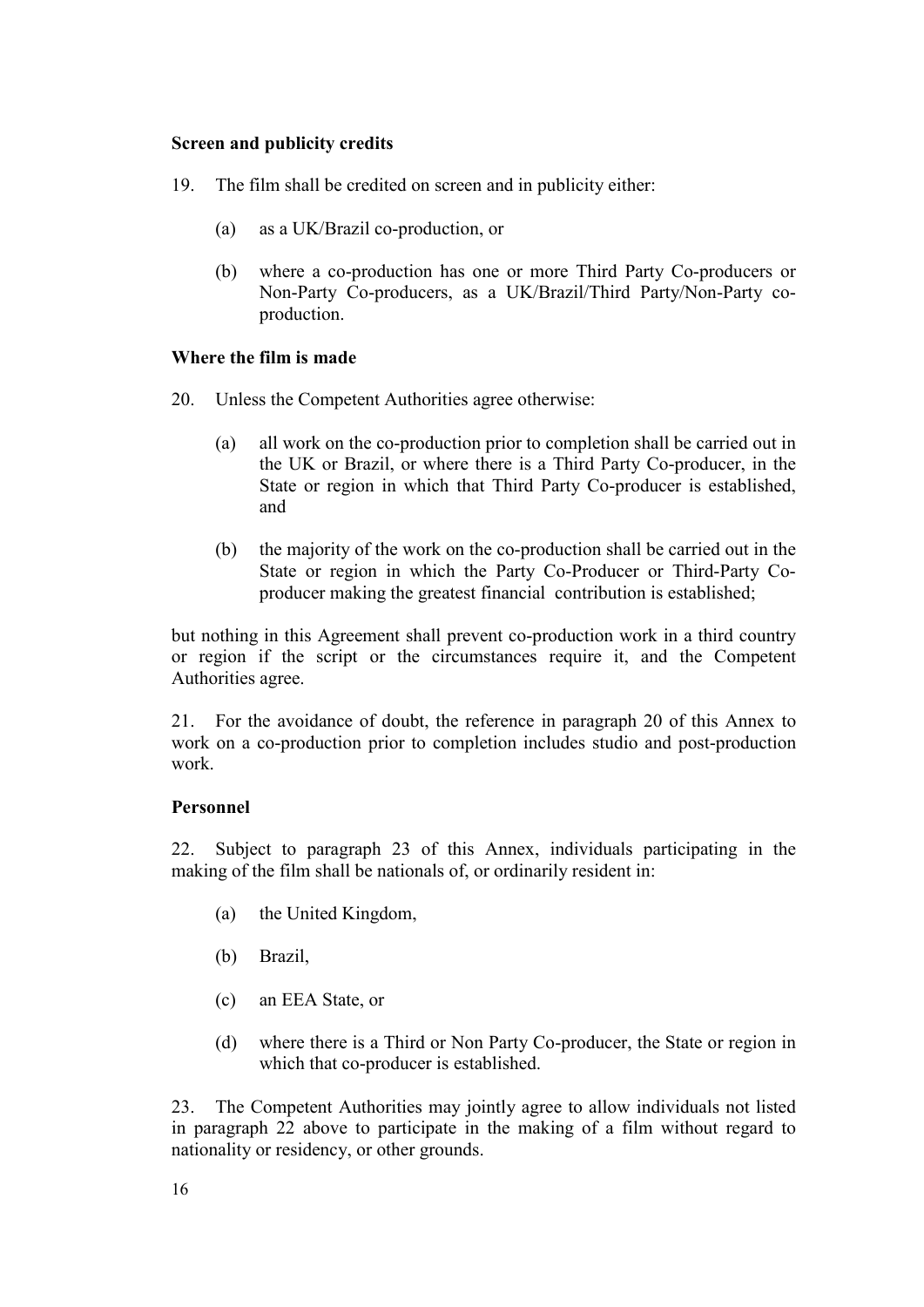# **Conditions of work**

24. The conditions of working for those taking part in the making of a coproduction in each of the countries of the participating co-producers shall be broadly comparable and, in relation to each country, consistent with the standards generally prevailing in that country.

25. Conditions of work (including location shooting) in a country or region other than that of a co-producer, shall not be significantly less favourable than the standards required by paragraph 24 of this Annex.

# **Co-production contract**

26. The co-production contract between the co-producers shall be submitted to the Competent Authorities, and the contract must:

- (a) set out the steps to be taken where a co-producer fails to fulfil its commitments under the contract;
- (b) specify the dates by which the respective financial contributions of the co-producers to the production of that film must be completed;
- (c) make arrangements for any unpaid balance of the contributions of each co-producer to be paid within a period of sixty days from the date of completion of the film;
- (d) make provision for any overage or underage, which results from the total budgeted costs being exceeded or under-spent, to be divided in such a way as not to cause the project to fall outside the terms of this Agreement or the terms of the provisional approval given by the Competent Authorities;
- (e) set out clearly the financial liabilities of each co-producer for the costs that are incurred:
	- (i) in preparing a project which is refused final approval or provisional approval for Approved Co-production status under Article 3,
	- (ii) in the event that a relevant authority prohibits the exhibition in either country of a film which has Approved Co-production status, or
	- (iii) in the event that a relevant authority prohibits the export of the film to a third country or region;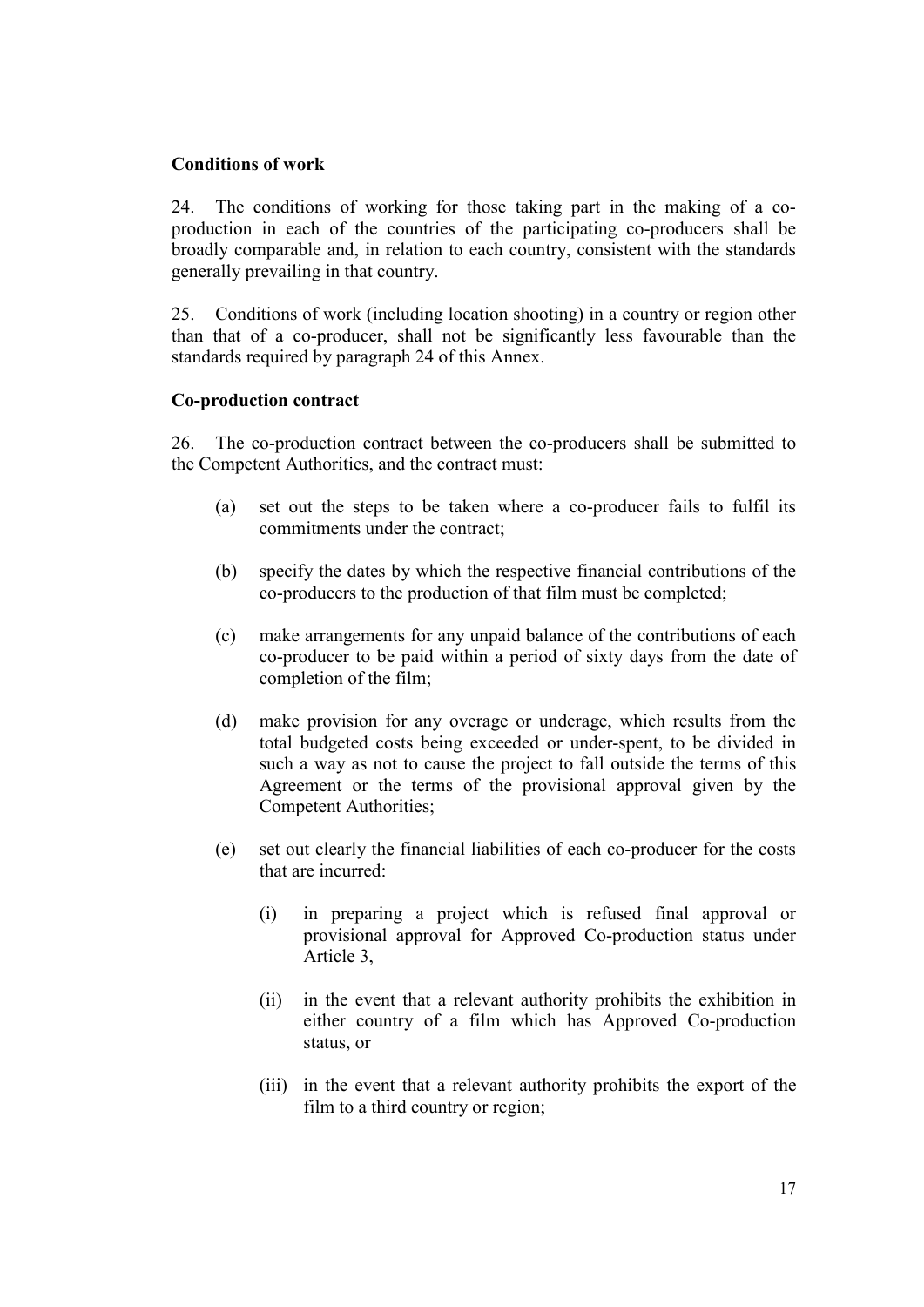- (f) make provision for the respective copyright entitlements of the coproducers;
- (g) make provision for the distribution of the rights and revenues arising in connection with the co-production;
- (h) set out the arrangements regarding the division between the coproducers of territories and/or the receipts from the exploitation of the film, including those from export markets;
- (i) provide that the original protection and reproduction material from the production ("the material") and the first completed version ("the master") are to be deposited in a place mutually agreed by the coproducers;
- (j) provide:
	- (i) that each co-producer is to have free access to the material and the master in accordance with the conditions agreed upon between the co-producers;
	- (ii) either that each of the co-producers is to have joint ownership of the material and the master or that each co-producer is to be the owner of a copy of the material and the master; and
	- (iii) that a sufficient number of copies of the material and the master are to be made for all the co-producers without restriction on the number of copies made by each co-producer;
- (k) state that amendments to the contract that affect Approved Coproduction status must be submitted for approval to the Competent Authorities before the co-production is finished; and
- (l) be in compliance with any other requirements that the national legislations of each co-producing country might have in relation to the content of co-production contracts.